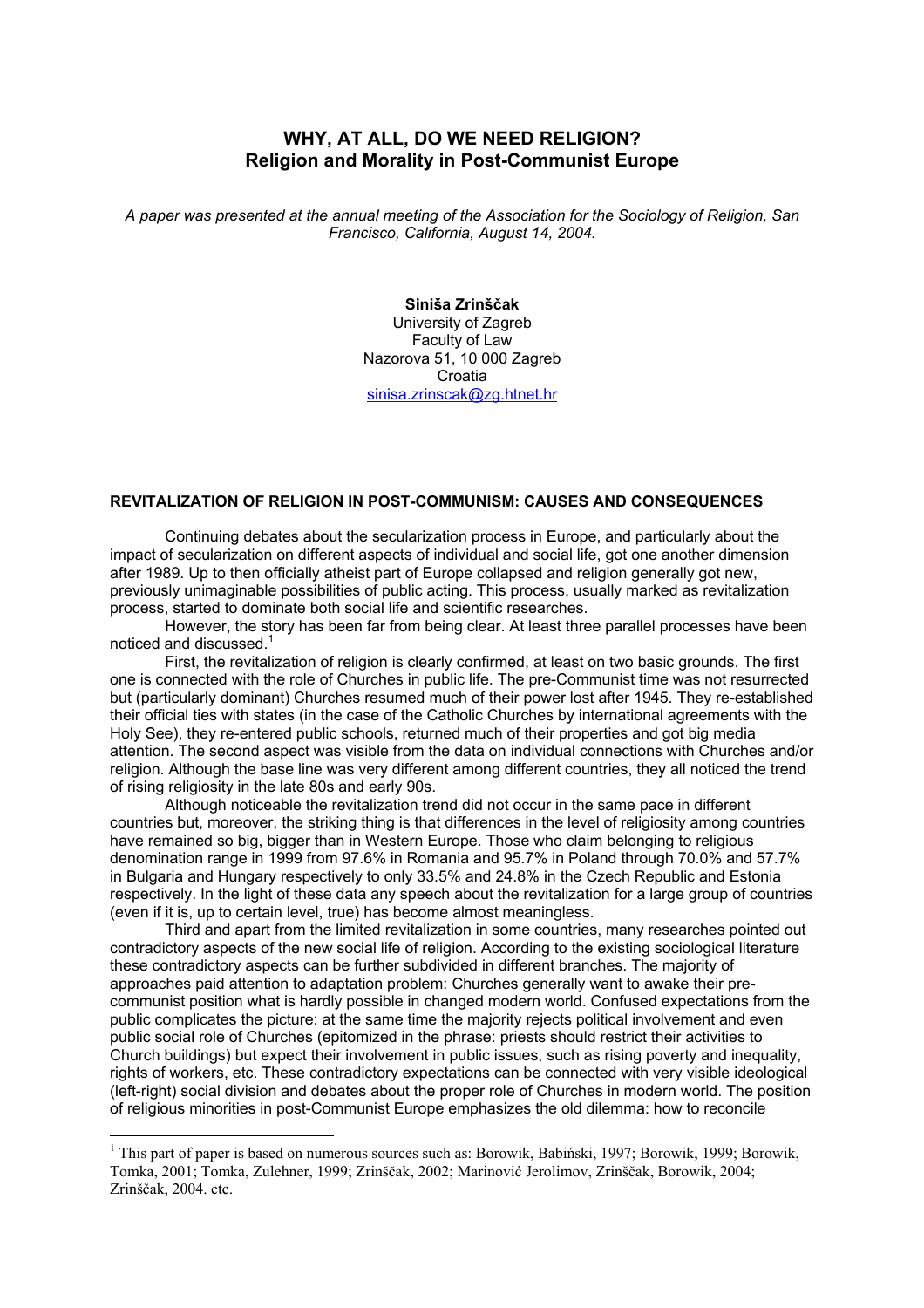different social significance of certain religions with the principle of equality of all religions in a secular state. Third, expectation of quick secularization according to quick modernization of societies after 1989 and different reforms they are undertaking is already shifting the scientific focus from the revitalization to further diminishing of social relevance of religion.

Expected secularization will certainly shape future debates about consequential impacts of religion in secularized Europe. Yet, this debate is already possible in the light of the fact that many post-Communist countries are even today more secular (atheist?) in comparison to many Western European countries. It is, however, very interesting that these consequential aspects are up to now more revealed by theologians than sociologists from Eastern European countries. Starting from the normative approach they rightly noticed that "new religiosity" did not in many cases mean the rise of "true believers". New and welcomed public position of religion is jeopardized by false believers and new threats coming from an increasingly secularized society. In communism so desperately dreamed liberty could be now even seen as a gift from a devil and the question spontaneously arises: why, at all, do we need liberty?

### **GODS, RITUALS, AND THE MORAL ORDER: THE RECENT LESSON BY RODNEY STARK**

What does it mean to be religious? What difference does it make? Rodney Stark questions a widespread belief that religion functions to sustain moral order, and particularly that it is only through participation in collective rituals that people are bound into a moral community (Stark, 2001).

- Stark's work is based on four hypotheses he confirms in his analysis:
- 1. In many societies, religion and morality will not be linked;
- 2. This linkage will tend to be limited to more complex culture;
- 3. The effects of religiousness on individual morality are contingent on images of gods as conscious, morally-concerned beings; religiousness based on impersonal or unmoral gods will not influence moral choices;
- 4. Participation in religious rites and rituals will have little or no independent effect on morality. Correlation between religion and morality (i.e. three moral statements researched inside the

1990 World Values Study) showed that moral statements are more linked to the importance of God than to the Church attendance but also that this linkage is particularly weak in post-Communist Europe. The particular situation of Eastern Europe is explained in two following hypotheses:

- 1. Communist efforts to weaken the link between religion and morality will show up in substantially weaker correlations in the nonorthodox nations of Eastern Europe than found in Western Europe;
- 2. Within Eastern Europe, the more remote orthodox conception of God will result in correlations that are weaker in orthodox nations than in nonorthodox nations. In combination with the effects of Communist repression, this will result in a lack of any significant correlations between God and morality in the orthodox nations, except in Romania.

If religion can not demonstrate its power to sustain moral order in post-Communist countries does it mean that we are facing long-standing and not easily shaken effects of Communist order? The post-Communist revitalization had no power to change significantly this effect? What, at all, religion serves in post-Communist societies?

#### **RELIGION AND MORALITY IN POST-COMMUNISM: ARE NON-EXISTENT TIES STILL PRESENT IN THE LATE '90S?**

This paper does not have only intention to repeat Stark's study nine years later (and see whether some important changes happened concerning the role of religion in societies) but also to question crucial findings that religion is not capable to sustain moral order in contemporary European societies, Western and Eastern.

Stark's analysis is based on the 1990 World Values Study data which focused eight post-Communist societies: Poland, East Germany, Hungary, Slovenia, Russia, Bulgaria, Belarus and Romania. He restricted the analysis only on three moral statements that were judged as unjustified by a substantial majority in each nation: (1) buying something you knew was stolen, (2) failing to report damage you've done accidentally to a parked car, (3) taking the drug marijuana or hashish.

The European Values Study 1999/2000 on which data is based this analysis embraced 14 post-Communist countries. Therefore, it can serve as a reliable source of data in two senses: it focused a wider range of post-Communist countries a decade after 1989, a decade in which a new social position of religion could has demonstrated significant social effects.

Moral statements which were included in these two researches (WVS and EVS) are not completely the same but are very similar which allows a kind of comparison. Beside that, it is not clear why only statements that are found unjustified by a substantial majority in each nation should be taken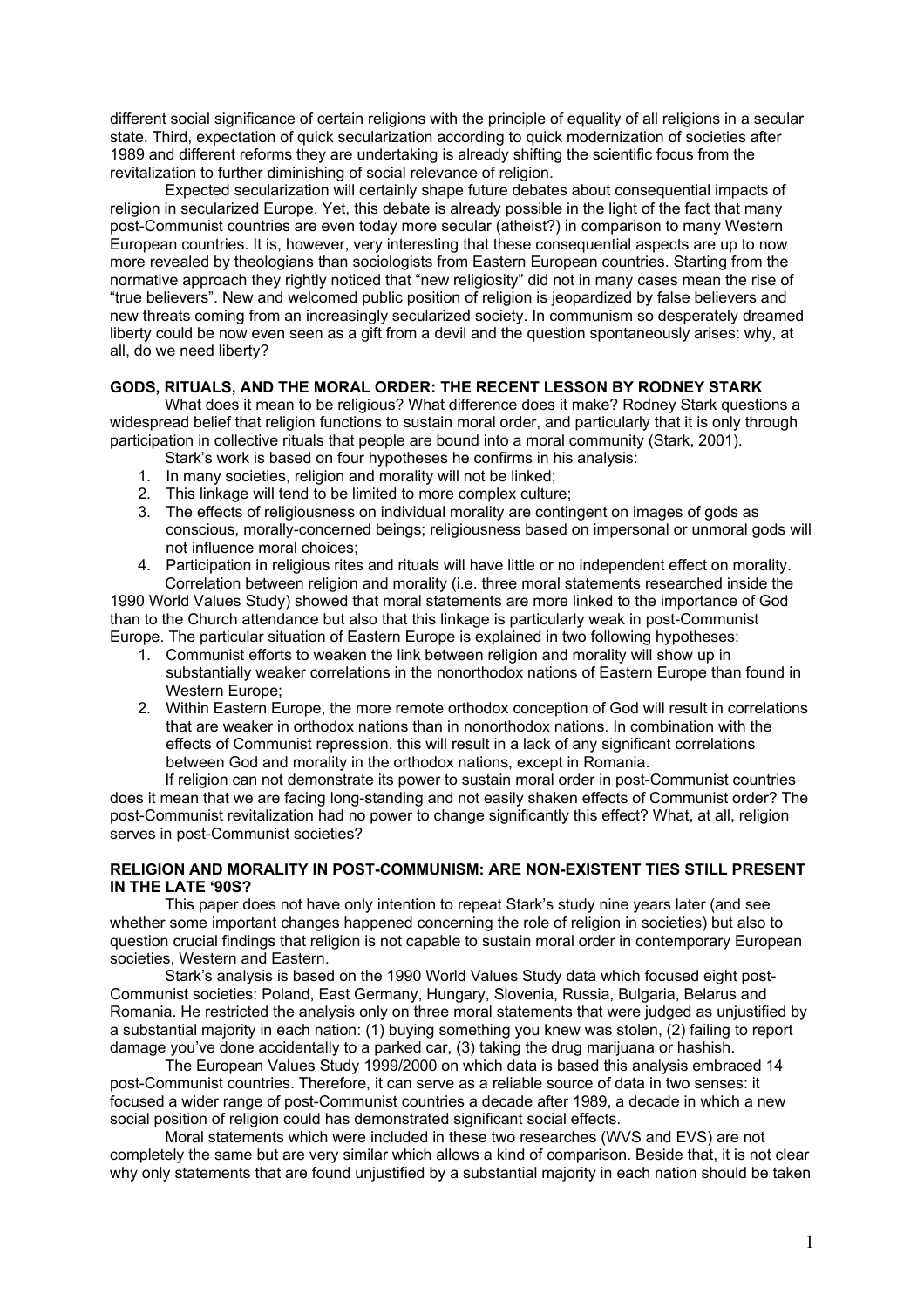into consideration. Religion should and can demonstrate its affect on different moral statements, whether they are embraced by majority or not – only, in that case, we are not talking about one and unproblematic moral community, but different moral communities that interact with other social divisions of each society.

Based on the 1999/2000 EVS data from 14 Western and 13 Eastern European societies the following analysis will focus the linkage between both the Church attendance and the importance of God and six moral statements. The Church attendance is measured by the four-point scale from (1) never to (4) at least once a week. The importance of God is measured by the ten-point scale from 1 (absolutely not important) to 10 (very important). Six moral statements are also measured by the degree of justification at the ten-point scale from 1 (never) to 10 (always) and they embraced both statements which are judged as unjustified by a substantial majority and statements which substantially divide societies:

- (1) claiming state benefits which you are not entitled to;
- $(2)$  cheating on tax if you have a chance;
- (3) taking the drug marijuana or hashish;
- $(4)$  married men/women having an affair;
- (5) homosexuality;
- (6) abortion.

The further analysis is based on three steps. First, it will show and discuss the level of acceptance of each statement in different societies. Second, it will analyze correlation between two measures of religiosity and 6 moral statements in each society. Finally, it will further check the significance of correlation with the regression analysis.

#### **Moral statements: religious and/or cultural norms?**

The table 1 shows the level of acceptance of different moral statements in 14 Western and 13 Eastern European societies by the mean value at the scale from 1 (never) to 10 (always). Graphs 1, 2, 3 and 4 show the same in more details for two statements, one for which differences between Western and Eastern Europe are the smallest (claiming state benefit which you are mot entitled to) and one for which differences are the greatest (homosexuality).

#### Table 1

1

|                        | (1) Claiming | (2)         | $(3)$ Taking | (4) Married | (5)           | (6)      |
|------------------------|--------------|-------------|--------------|-------------|---------------|----------|
|                        | state        | Cheating on | the drug     | men         | Homosexuality | Abortion |
|                        | benefit      | tax         |              |             |               |          |
| Western                | 2.41         | 2.51        | 2.16         | 2.40        | 5.40          | 4.79     |
| Europe <sup>2</sup>    |              |             |              |             |               |          |
| Eastern                | 2.30         | 2.61        | 1.52         | 2.70        | 2.88          | 4.37     |
| Europe <sup>3</sup>    |              |             |              |             |               |          |
| Catholic               | 2.14         | 2.53        | 1.76         | 2.34        | 3.80          | 3.88     |
| countries <sup>4</sup> |              |             |              |             |               |          |

Mean value of acceptance of different moral statements

Table and graphs show some very interesting aspects of acceptance. Irrespectively of some country differences acceptance of the first four statements is generally low in all countries. Eastern Europeans are something more inclined to cheat on tax or to cheat their spouses but are less inclined to justify taking the drug marijuana or hashish. Differences are also not so big concerning abortion. Although this finding seems strange it should be noted that Communist regimes in the name of liberation of women allowed very liberal anti-abortion laws (except in Romania). The greatest and clear difference is shown in the case of homosexuality which is double more accepted in Western Europe than in Eastern Europe.

<span id="page-2-0"></span><sup>&</sup>lt;sup>2</sup> Western Europe: France, Great Britain, Germany, Austria, Italy, Spain, Portugal, Netherlands, Belgium, Denmark, Sweden, Finland, Northern Ireland, and Ireland.

<span id="page-2-1"></span> $^3$  Eastern Europe: Estonia, Latvia, Lithuania, Poland, Czech Republic, Slovakia, Hungary, Romania, Bulgaria, Croatia, Russia, Slovenia, and Ukraine. <sup>4</sup>

<span id="page-2-2"></span><sup>&</sup>lt;sup>4</sup> Catholic countries are those with more than 70% of Catholics: Austria, Italy, Spain, Portugal, Lithuania, Poland, and Croatia.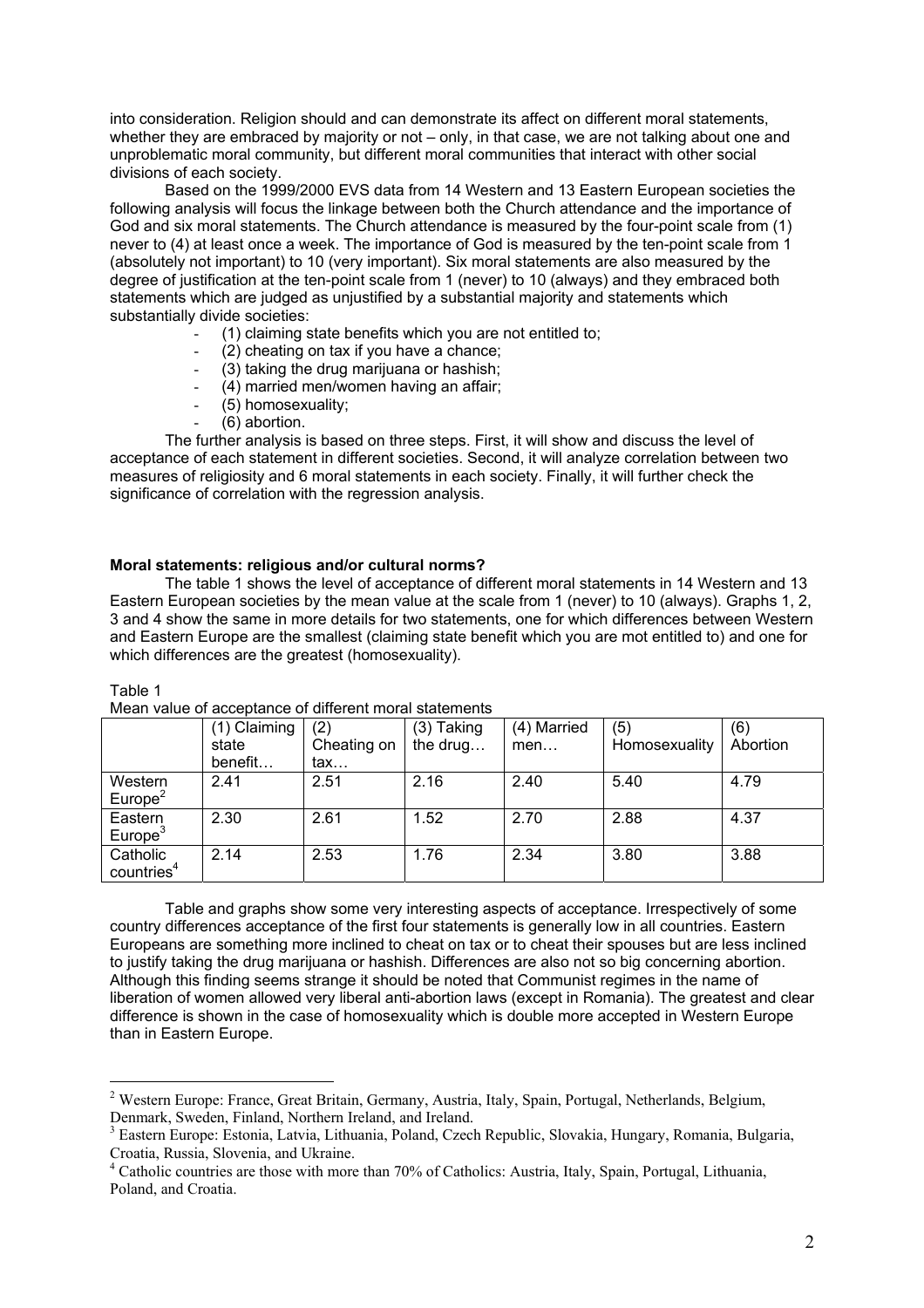Another interesting thing is the position of the Catholic countries. They differ in first four cases from both Western and Eastern Europe, but not substantially. Again, the greatest difference comes from the last two statements, which cover moral issues which usually the Catholic Church finds as very important for its moral teaching. Well, in the case of homosexuality, the Catholics countries are above the mean for Eastern Europe, what is clearly not the case for abortion. That proves that the Catholic countries have some distinctive traits, but it proves also the fact that distinctiveness is mediated by social circumstances. In two cases there are big differences between the Western European Catholic countries and the Eastern European Catholic countries. For taking the drug marijuana or hashish the Western European Catholic countries have the mean value of 1.99, something lower from other Western European countries (2.24), but higher in comparison to whole Eastern Europe (1.52), and particularly the Eastern European Catholic countries (1.38). Very similar pattern occurs in the case of homosexuality where the Western European Catholic countries have the mean value (4.65) double higher than the Eastern European Catholic countries (2.39). Interestingly, that is not the same in the case of abortion where both Western and Eastern European Catholic countries have mean values very similar (3.94 and 3.69 respectively) what is indeed lower than in all other countries.

Religion clearly affects justification of some moral norms. That is already visible from very crude analysis which notice differences between countries. However, some moral norms are found generally unjustified in almost all nations. Irrespectively of the long history in which religion played a role, it is obvious that some moral norms are today accepted whether or not individual is religious. They became cultural norms of the Western world.

#### **Why and how is religion important?**

1

Religious differences between countries, noticed particularly in the case of the Catholic countries, should be visible also inside each country. Religious influence is here measured by the correlations between two measures of religiosity (Church attendance and importance of God) with all six moral statements. Results are shown in tables 2 and 3. The higher the negative value the strongest is the impact of Church attendance or importance of God on rejection of each statement.

Two things stand out. The importance of God is generally better predictor of influence to moral statements than the Church attendance. The Eastern European countries generally had lower correlations than the Western European countries. These two conclusions resemble to what Stark pointed out in his analysis.

Six moral statements that encompass a wider range of very different moral areas show that there is no unique relation between religion and morality. First two statements (claiming state benefit which you are not entitled to and cheating on tax if you have a chance), particularly the first one, have significantly lower correlations than other statements. Concerning the Church attendance correlations are not statistically significant among four Western and eight Eastern European countries and concerning the importance of God among four Western and six Eastern European countries. When correlations are statistically significant they are very weak. However, this is not the case for other moral statements, and particularly for attitudes toward homosexuality and abortion. Here, religion has a strong impact. For abortion, correlations are high and statistically significant for all countries, except in one case (correlation with the Church attendance for Bulgaria).

Relations between religion and morality show also another interesting faces. Compared to previous data of general acceptance of different moral norms it is obvious that correlations are higher where and when some moral norms are not a part of social consensus in a particular country, or where particular religion pays much attention to it (abortion for example). General level of religiosity in each country should be also taken into account. The influence of the importance of God to claiming state benefit which you are not entitled to is statistically significant in all Catholic Western European countries and in two (although with lower correlation) of three Catholic Eastern European countries, but not in many other countries, such as the Netherlands, Sweden or Belgium. That could not be taken as a ground for conclusion that in these countries moral norms are not accepted by majority. However, in cases where different opinions exist, religion can have more influences, and that is the case not only in countries with higher religious monopoly: the level of influence (measured by correlations) for five moral statements (except the first one) is in the Netherlands (where, for example, acceptance of taking the drug marijuana or hashish or homosexuality is much more widespread)<sup>[5](#page-3-0)</sup> equal to other, usually more religious societies.

<span id="page-3-0"></span> $<sup>5</sup>$  For taking the drug marijuana or hashish the mean value of acceptance is in the Netherlands 3.08, compared to</sup> 2.16 for the whole Western Europe. For homosexuality the values are 7.82 (the Netherlands) and 5.39 (Western Europe).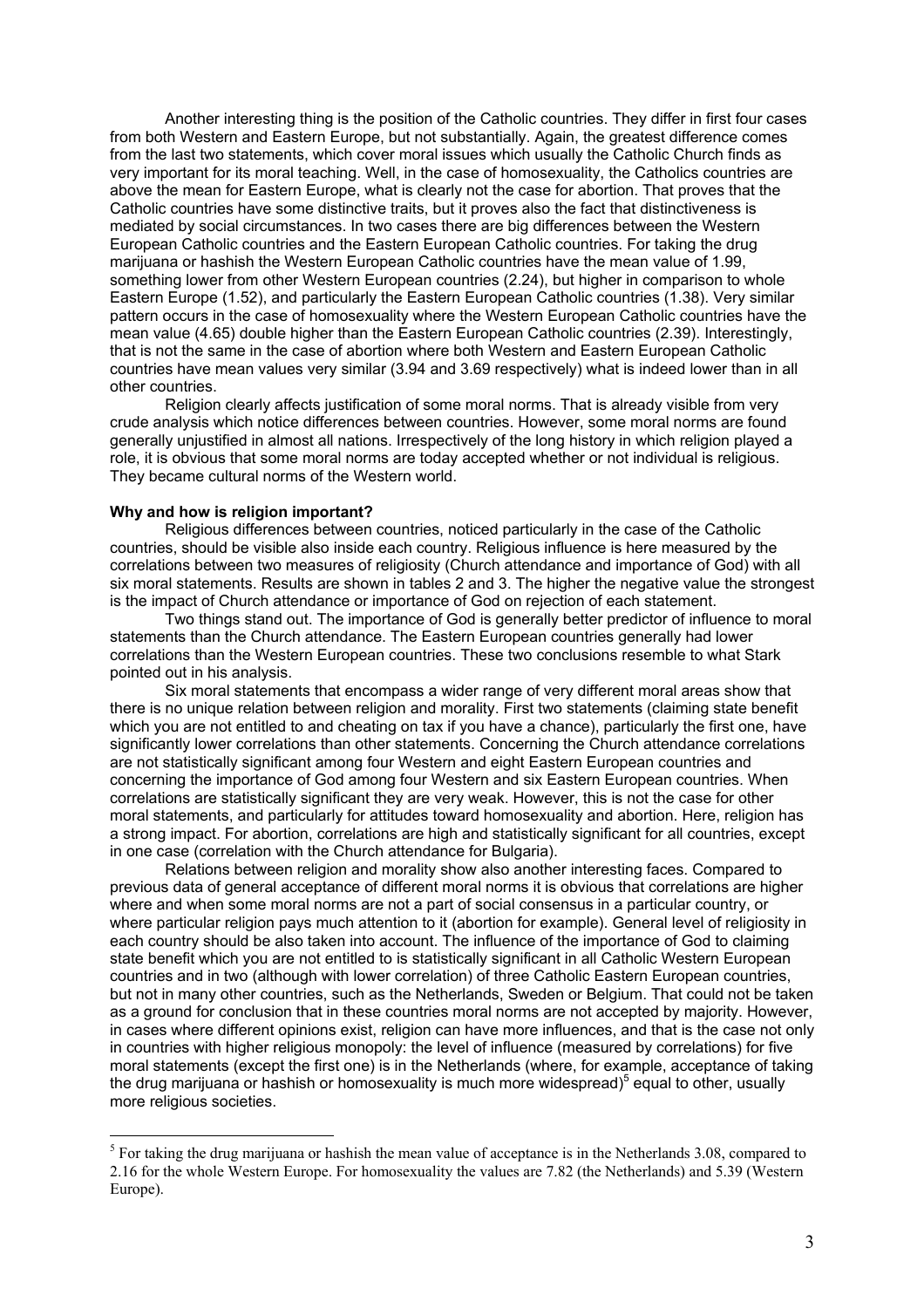What to say about Eastern Europe? Correlations are generally lower than in Western Europe. There exist, of course, some important differences among post-communist countries. Correlations are very low and are not significant, especially in Estonia, Latvia, Bulgaria, Russia, and Ukraine. These are, at the same time, countries with the low level of religiosity. Although not impressively, correlations are something higher in Romania, a country with a very high level of religiosity. The Catholic countries of Eastern Europe (Lithuania, Poland, and Croatia) have something higher and more significant correlations in comparison to other countries. Clearly, important differences exist, but there is not a simple or clear pattern. The same can be said about the possible impact of Communism. The unique political system had important differences and did not result with same consequences concerning the position of religion or its possible influence. The marginal position of religion which generally did not have much possibility to enter the public domain certainly has had an impact on how today religion operates in society. Well, the marginality of religion was much higher in Russia than, for example, in Poland or Croatia. At the same time, there is an impact of post-communist circumstances, like an evident social anomy. Cheating on tax is rejected as immoral behavior, but at the same time the majority believes that their compatriots cheat on tax in a large proportion and are inclined to do the same if they found it "personally constructive".

Finally, as already noticed, the importance of God is better predictor than the Church attendance. Personal and more thoughtful relations to God can better underpin some moral statements. Does it mean that the Church attendance is irrelevant for moral community? There are at least two reasons which call for a negative response. First, the Church attendance and the importance of God are highly correlated. These two measures of religiosity are not identical, but are usually interconnected. Second, the Church attendance is relevant measure of religiosity and can indicate different roles Churches play in a particular society. If Church gatherings are not so able to underpin moral community they are, particularly in some societies, still able to underpin social community what is, in a way or another, a significant factor in overall functioning of a society.

 Regression analysis just confirmed correlation analysis (tables 4, 5, and 6). The highest the negative value the strongest is the impact of both measures of religiosity. Only statistically significant results above 0.05 are shown in tables. Therefore, religion simply does not play any role concerning attitudes toward claiming state benefit which you are not entitled to. The same can be said for cheating on tax. Correlations are in this case something higher, but R square is generally very low. Religious influence is higher in the case of other moral norms, the highest for abortion. Again, the importance of God is better predictor but in many countries both indicators of religiosity act in the same direction. For Eastern Europe percentage of explained variance is generally lower than for Western Europe. There are also noticeable exemptions. There are many cases where R square is higher than 10%, what means that religion has power in explaining negative attitudes toward some immoral behaviors.

## **INFLUENCE OF RELIGION ON FAMILY/PRIVATE LIFE AND PUBLIC DOMAIN: AN ALTERNATIVE EXPLANATION**

The analysis shows that religion has a different impact on moral attitudes: no impact on some public issues and significant on moral norms in the field of sexuality. It also shows that the impact largely depends on particular social circumstances in each country and that this impact can be, for those who remain religious, equally strong in countries with very different level of religiosity.

The need for look on different social areas in order to understand the possible role of religion was recently underlined also by the work of Halman and Pettersson (1999). Two their conclusions are worth mentioning here. First is that the impact of religion is higher on private family issues than on public issues.<sup>[6](#page-4-0)</sup> On the other hand the level of religious involvement and the impact of religious involvement on private and public issues seem to be unrelated. Or, more clearly: "To the degree to which the social issues we have investigated (family values, and political values, respectively) are contested and disputed, they should be unrelated to religious involvement in countries where the religious involvement is comparatively high. On the other hand, in countries where the religious involvement is comparatively low, the situation must be reversed. In such a case, the religious involvement might be more easily related to a specific view on contested social issues" (1999:59).

Although they focused different areas, both analyses suggest a distinction between public and private sphere. Religion is more important in private than public issues. Social community in contemporary Western societies is obviously based on some cultural norms that are accepted by majority. That does not mean that religion has nothing with these moral claims. But if one norm is

1

<span id="page-4-0"></span><sup>&</sup>lt;sup>6</sup> They analyzed acceptance of «non-traditional family values» (statements such as «whether or not children need both father and mother to grow up happily» etc.) and political views (such as «incomes should be made more equal» vs. «there should be greater incentives for individual effort» etc.).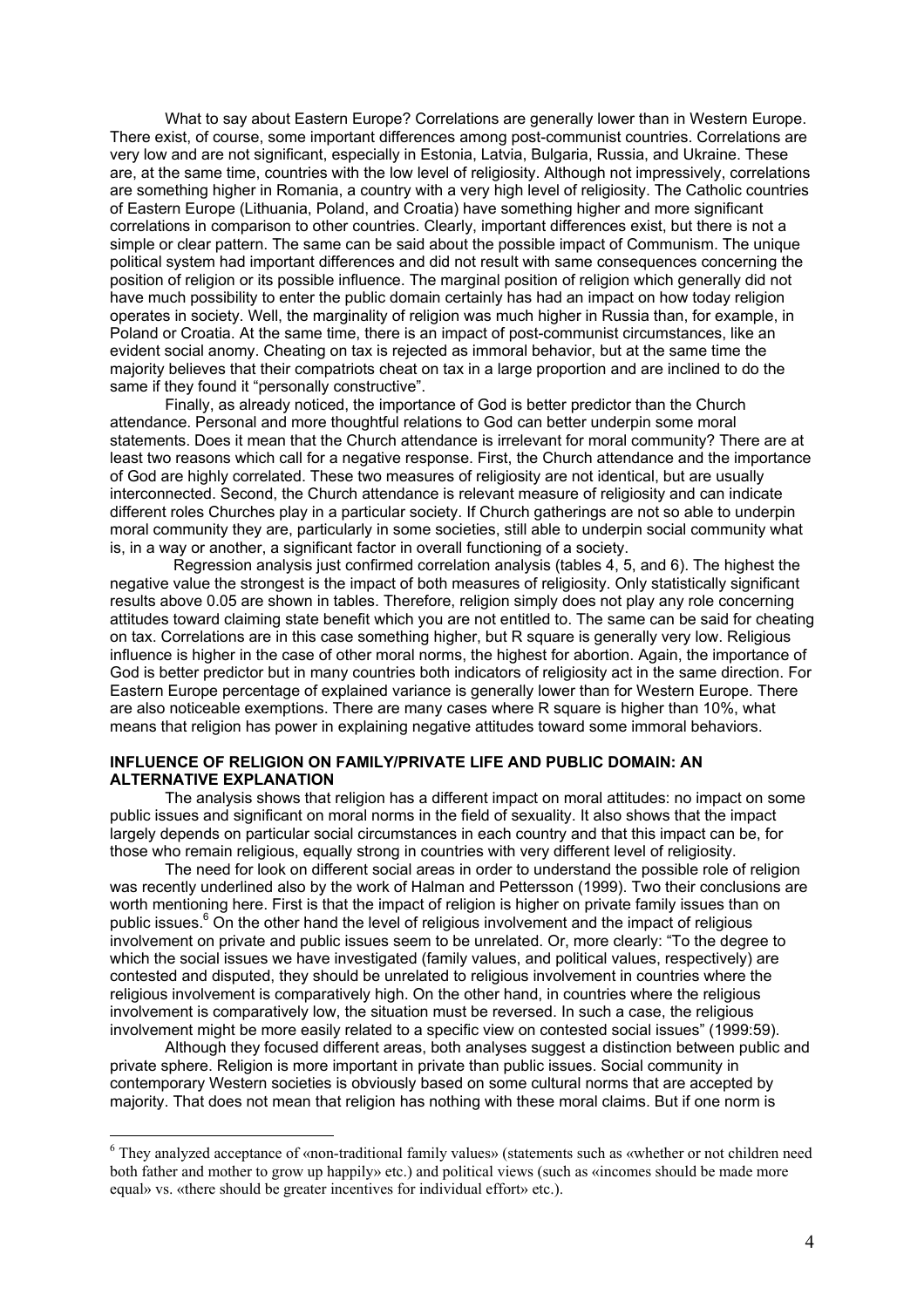accepted by majority, whether they are religious or not, religious differences become, of course, irrelevant.

Religion still matters, at least in some private family issues, such as marriage, divorce, homosexuality, relations between parents and children etc. The impact of religion, mediated by specific social circumstances, is very visible even in highly secularized European societies. On the contrary, there are many societies where, for example, rejection of homosexuality is widely spread, and in these societies many irreligious people can share, again as a social/cultural norm, the same attitudes as those who are religious – that is the case in many Eastern European societies. It is obvious that inside these circumstances the impact of religion will be even smaller that in societies in which these issues are highly contested, irrespectively of the general level of their religiosity. We can conclude that the link between religion and morality largely depends on overall social circumstances that effect general acceptance or rejection of a particular norm.

As Stark suggested the importance of God is really more important as a predictor for acceptance/rejection for some norms than the Church attendance. But that should not be a base for any far-reaching conclusion. Although different, these two measures of religiosity are highly connected. The Church attendance (particularly in societies that still retain relatively high Church attendance) can have many social functions. Ireland, Poland, or Croatia, even Italy, are good examples. However, the problem still remains: what is the link between moral and social community? Some cultural norms, very important for society, are emancipated from religion. Religion still have a big impact, but on norms which are highly contested.

Particularities about Eastern Europe are confirmed also in this analysis. Religion plays a minor role with concerning different moral norms in comparison to Western European countries. Is that a base for conclusion about social irrelevance of religion? At least three reasons suggest different answer. First and because of great differences among countries it is impossible to speak generally about Eastern Europe. There are different lines which divide former Soviet bloc of countries, not only Catholic-Orthodox division. Three additional factors are important: different experiences of prosecution of religion, differences in religious monopoly and differences in how religion act as a possible factor in social/national/language unity of each society. Therefore, in some countries correlation are really low, but in some other they resemble to those found in Western Europe. That does not want to suggest that communist prosecution of religion does not have an effect, but want to analyze possible consequences in the context of other important social factors. Second, general acceptance or rejection of one norm is important factor in analysis. If, for example, in Hungary the mean value of acceptance of homosexuality is only 1.44 is it reasonable to expect any important influence of religion in this case? Third, post-communist social circumstances must be taken into account. Social anomy and moral disorder are evident phenomenon, even if they are not in every case revealed inside the question of a general attitude toward one moral norm. That kind of anomy can have serious effect also on the role of religion in a society.

#### **REFERENCES**

Borowik, I., Babiński, G. (eds.) (1997) *New Religious Phenomena in Central and Eastern Europe*. Krakow: Nomos.

Borowik, I. (ed.) (1999) *Church-State Relations in Central and Eastern Europe*. Krakow: Nomos.

Borowik, I., Tomka, M. (eds.) (2001) *Religion and Social Change in Post-Communist Europe.* Krakow: Nomos.

Halman, L. & Pettersson, T. (1999) Differential Patterns of Secularization in Europe: Exploring the Impact of Religion on Social Values, in: Halman, L., Riis, O. (eds.) *Religion in Secularizing Society. The European's Religion at the End of the 20th Century*. Tilburg: Tilburg University Press.

Marinović-Jerolimov, D., Zrinščak, S., Borowik, I. (eds.) (2004) *Religion and Patterns of Social Transformation.* Zagreb: IDIZ.

Stark, R. (2001) Gods, Rituals, and the Moral Order, *Journal for the Scientific Study of Religion* 4:619- 636.

Tomka, M., Zulehner, P. M. (1999) *Religion in den Reformländern Ost(Mittel)Europas*. Ostfildern: Schwabenverlag.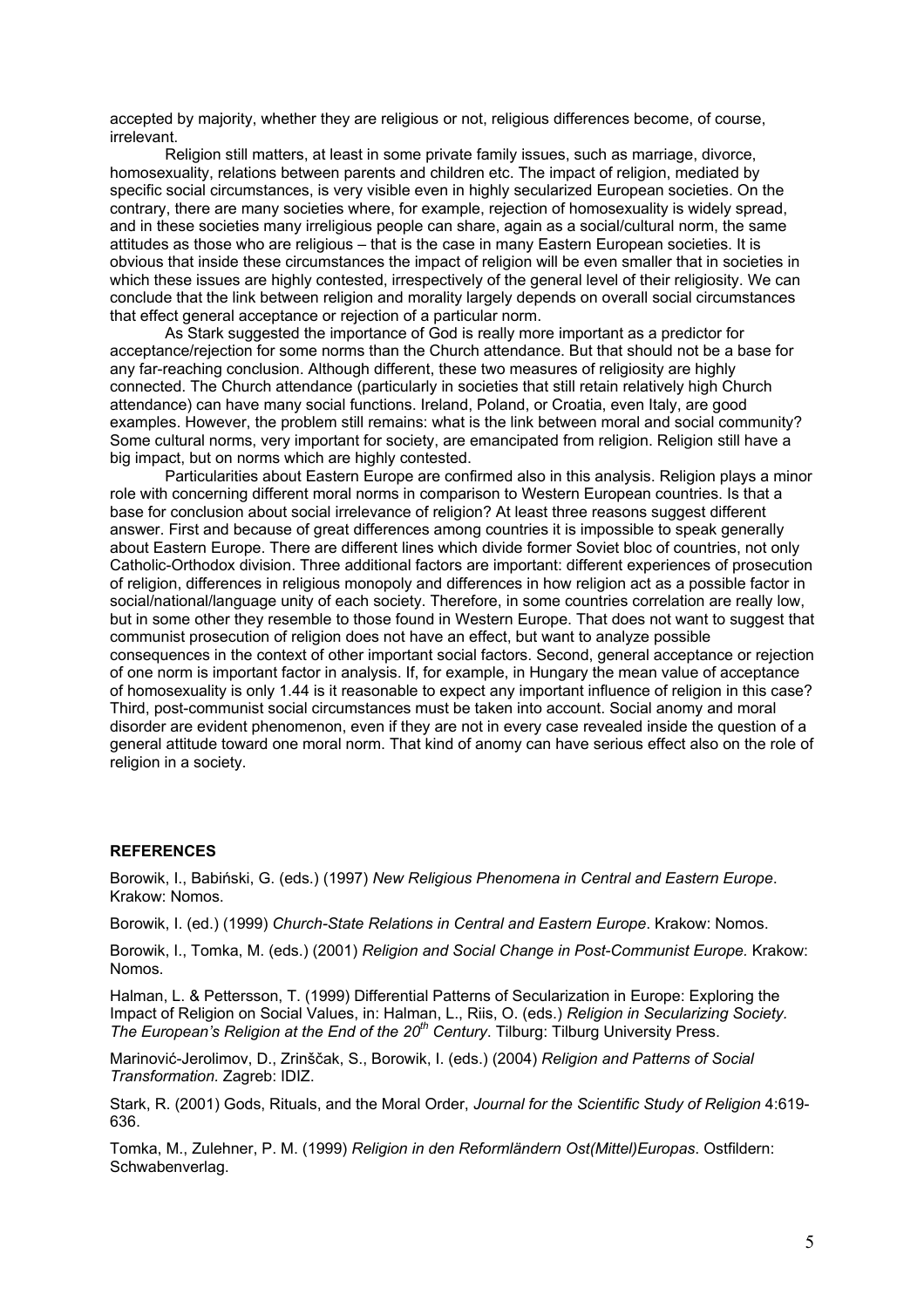Zrinščak, S. (2002) Rôles, attentes et conflitts: la religion et les Eglises dans les sociétés en transition, *Social Compass* 4:509-521.

Zrinščak, S. (2004) Generations and Atheism: Patterns of Response to Communist Rule Among Different Generations and Countries, *Social Compass* 2:221-234..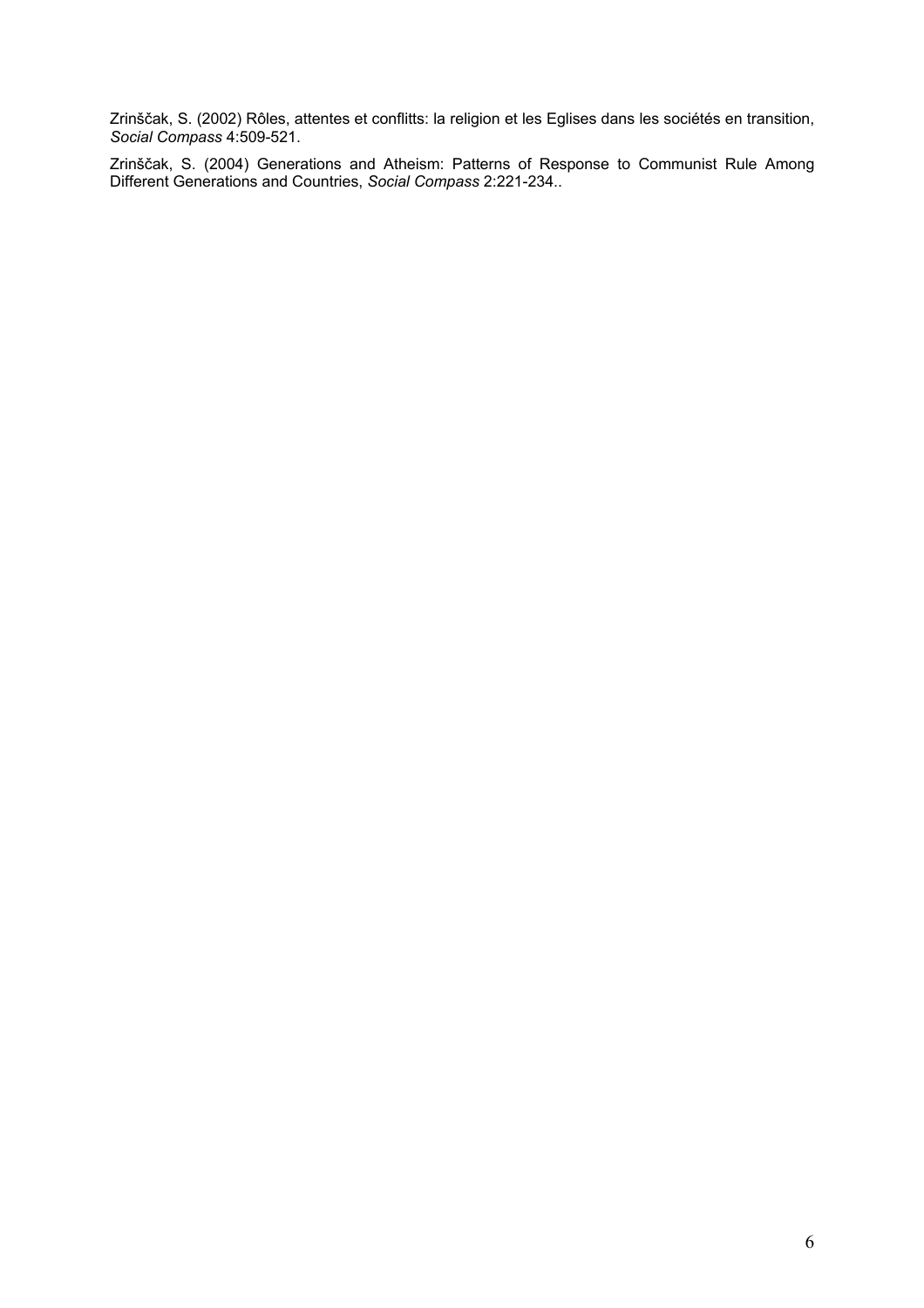#### **Graph 1**

**Mean value of justification of the statement "claiming state benefit which you are not entitled to" on the ten-point scale from 1 (never) to 10 (always) in 14 Western European countries** 



**to" on the ten-point scale from 1 (never) to 10 (always) in 13 Eastern European countries** 

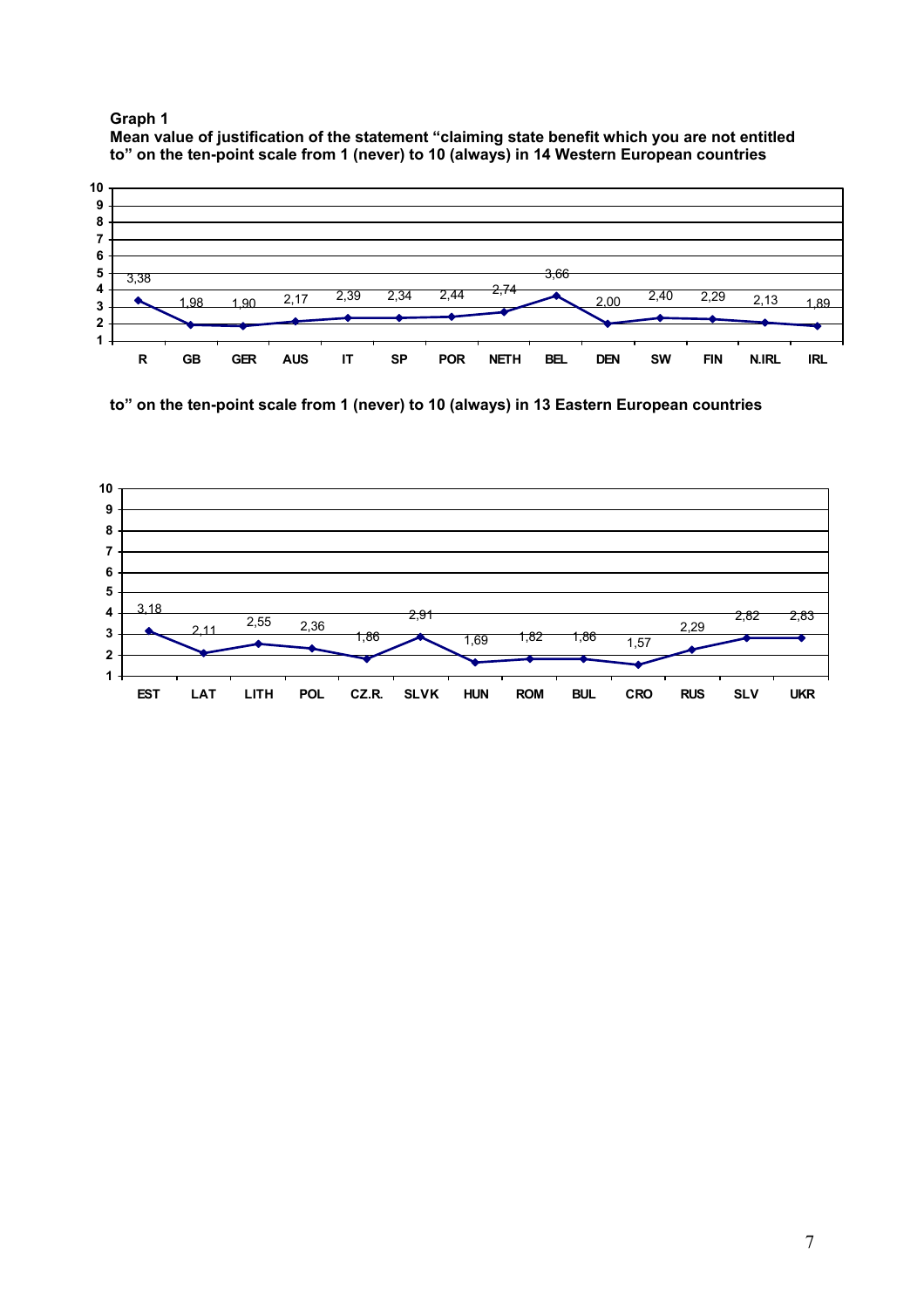



**(never) to 10 (always) in 14 Western European countries** 

#### **Graph 4**

**Mean value of justification of the statement "homosexuality" on the ten-point scale from 1 (never) to 10 (always) in 13 Eastern European countries** 



## **Table 2**

#### **Pearson Correlations - Church attendance**

- 1 Claiming state benefit which you are not entitled to
- 2 Cheating on tax if you have a chance
- 3 Taking the drug marijuana or hashish
- 4 Married men/women having an affair
- 5 Homosexuality
- 5 Abortion

| Western       |  |  |  |
|---------------|--|--|--|
| <b>Europe</b> |  |  |  |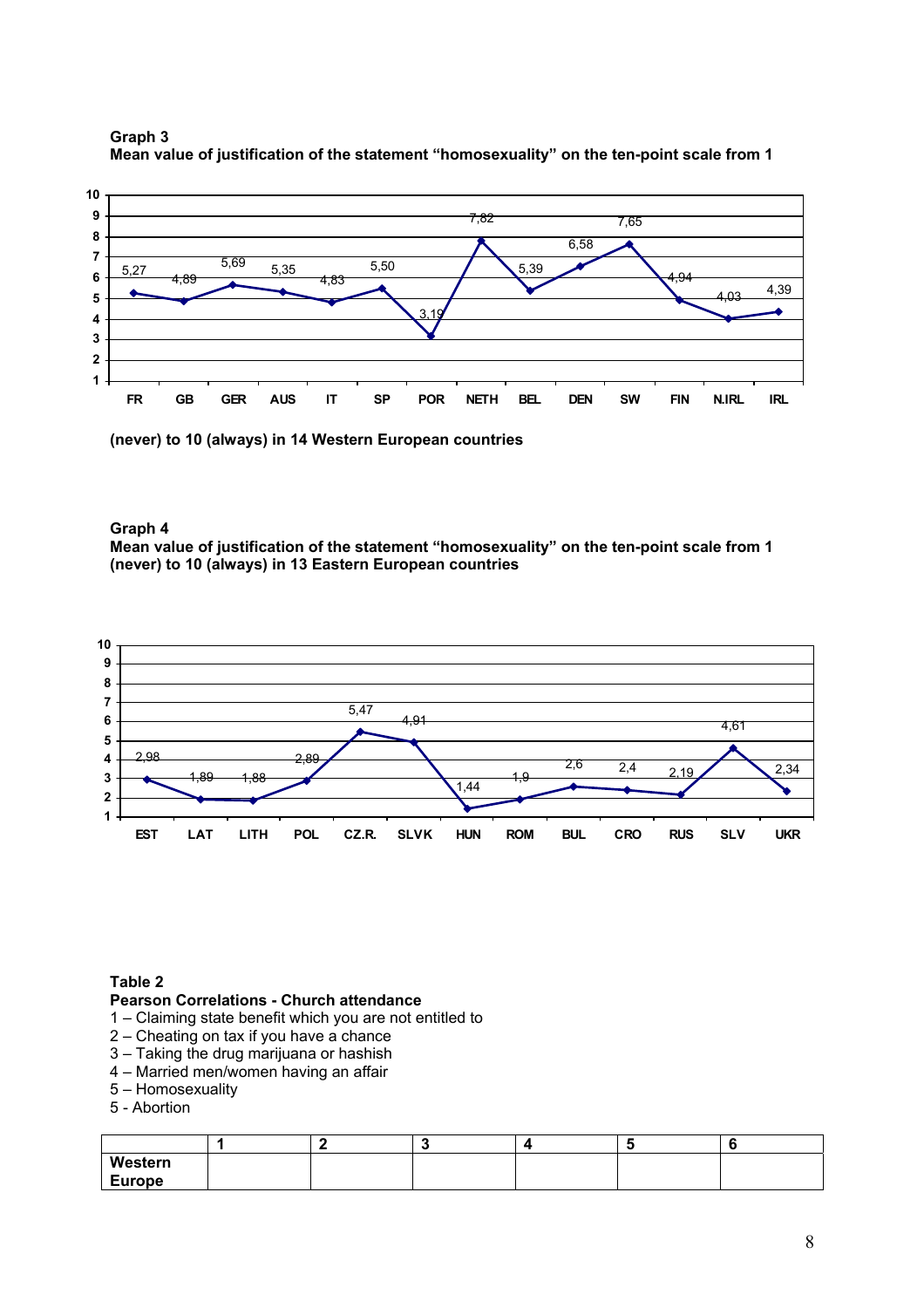| France             | $-127**$  | $-.123**$  | $-0.161**$ | $-0.197**$ | $-.217**$  | $-.262**$  |
|--------------------|-----------|------------|------------|------------|------------|------------|
| G. Britain         | $-072*$   | $-0.072*$  | $-.099**$  | $-117**$   | $-.103**$  | $-0.166**$ |
| Germany            | $-.076**$ | $-.080**$  | $-.120**$  | $-.181***$ | $-.163**$  | $-.365**$  |
| Austria            | $-.078**$ | $-148**$   | $-.206**$  | $-.223**$  | $-.250**$  | $-.389**$  |
| Italy              | $-060**$  | $-.082**$  | $-.386**$  | $-.290**$  | $-.263**$  | $-.407**$  |
| Spain              | $-.077**$ | $-.157**$  | $-.290**$  | $-.288**$  | $-.346**$  | $-.445**$  |
| Portugal           | -.001     | -.021      | $-.048$    | $-106**$   | $-.067*$   | $-.208**$  |
| <b>Netherlands</b> | $-061$    | $-180**$   | $-.317***$ | $-.233**$  | $-.245**$  | $-.357***$ |
| Belgium            | $-.081**$ | $-.126**$  | $-0.162**$ | $-.205**$  | $-.172**$  | $-.324**$  |
| Denmark            | $-.001$   | $-153**$   | $-0.182**$ | $-0.032$   | $-.149**$  | $-.197**$  |
| Sweden             | $-.014$   | $-.090**$  | $-.078*$   | $-114**$   | $-154**$   | $-.230**$  |
| Finland            | $-.202**$ | $-.284***$ | $-.210**$  | $-.243**$  | $-0.168**$ | $-.346**$  |
| N. Ireland         | $-149**$  | $-.221***$ | $-.266**$  | $-154**$   | $-176***$  | $-.386**$  |
| Ireland            | $-183**$  | $-.140**$  | $-.339**$  | $-.228**$  | $-.314**$  | $-.340**$  |
| <b>Eastern</b>     |           |            |            |            |            |            |
| <b>Europe</b>      |           |            |            |            |            |            |
| Estonia            | $-.046$   | $-106**$   | $-.077*$   | $-.083*$   | $-.067*$   | $-.169**$  |
| Latvia             | $-0.30$   | $-068*$    | $-0.066*$  | -.054      | $-126**$   | $-134**$   |
| Lithuania          | $-.085**$ | $-.149**$  | $-145**$   | $-.235**$  | $-.170**$  | $-.367**$  |
| Poland             | .068*     | $-.096**$  | $-.237**$  | $-158**$   | $-.254**$  | $-.374**$  |
| Czech R.           | $-056*$   | $-0.54*$   | $-0.036$   | $-.119**$  | $-.151**$  | $-.301**$  |
| Slovakia           | -.049     | $-.113**$  | $-.177**$  | $-.304**$  | $-.278**$  | $-.461**$  |
| Hungary            | $-108**$  | $-0.163**$ | $-.070*$   | $-.198**$  | $-0.036$   | $-.174**$  |
| Rumania            | .039      | $-.007$    | $-.019$    | $-.117**$  | $-.077*$   | $-0.183**$ |
| <b>Bulgaria</b>    | .021      | $-.033$    | .057       | .045       | $.112***$  | $-.040$    |
| Croatia            | .015      | $-.061$    | $-110**$   | $-.177**$  | $-.160**$  | $-.329**$  |
| Russia             | $-.026$   | $-.026$    | $-.019$    | $-.029$    | $-044*$    | $-.149**$  |
| Slovenia           | $.064*$   | $-.037$    | $-0.165**$ | $-.208**$  | $-0.188**$ | $-.342**$  |
| Ukraine            | .011      | $-0.036$   | $-.061*$   | $-149**$   | $-.033$    | $-189**$   |

\*\* Significant above 0.01

\* Significant above 0.05

Catholic countries (with above 70% of Catholics) marked in ithalic

## **Table 3**

## **Pearson Correlations – Importance of God**

- 1 Claiming state benefit which you are not entitled to
- 2 Cheating on tax if you have a chance
- 3 Taking the drug marijuana or hashish
- 4 Married men/women having an affair
- 5 Homosexuality
- 5 Abortion

|                    | 1         | $\mathbf{2}$ | 3          | 4         | $5\phantom{1}$ | 6          |
|--------------------|-----------|--------------|------------|-----------|----------------|------------|
| Western            |           |              |            |           |                |            |
| <b>Europe</b>      |           |              |            |           |                |            |
| France             | $-062*$   | $-143**$     | $-.181**$  | $-143**$  | $-162**$       | $-.271**$  |
| G. Britain         | $-164**$  | $-135**$     | $-192**$   | $-156**$  | $-.153**$      | $-.292**$  |
| Germany            | $-061*$   | $-.099**$    | $-0.094**$ | $-181**$  | $-.178**$      | $-.387**$  |
| Austria            | $-.100**$ | $-158**$     | $-223**$   | $-.273**$ | $-.261**$      | $-388**$   |
| Italy              | $-112**$  | $-.108**$    | $-0.319**$ | $-.273**$ | $-.201**$      | $-.362**$  |
| Spain              | $-153**$  | $-.244**$    | $-.330**$  | $-.373**$ | $-.287**$      | $-423**$   |
| Portugal           | $-.180**$ | $-152**$     | $-.280**$  | $-.233**$ | $-.221**$      | $-.181**$  |
| <b>Netherlands</b> | .037      | $-141**$     | $-.295**$  | $-.217**$ | $-.260**$      | $-.407**$  |
| <b>Belgium</b>     | $-.024$   | $-125**$     | $-188**$   | $-.193**$ | $-.239**$      | $-0.338**$ |
| Denmark            | .001      | $-117**$     | $-188**$   | $-.055$   | $-.266**$      | $-.304**$  |
| Sweden             | $-.028$   | $-.098*$     | $-.097*$   | $-.071*$  | $-.148**$      | $-.293**$  |
| Finland            | $-116**$  | $-.256**$    | $-.242**$  | $-.234**$ | $-169**$       | $-.322**$  |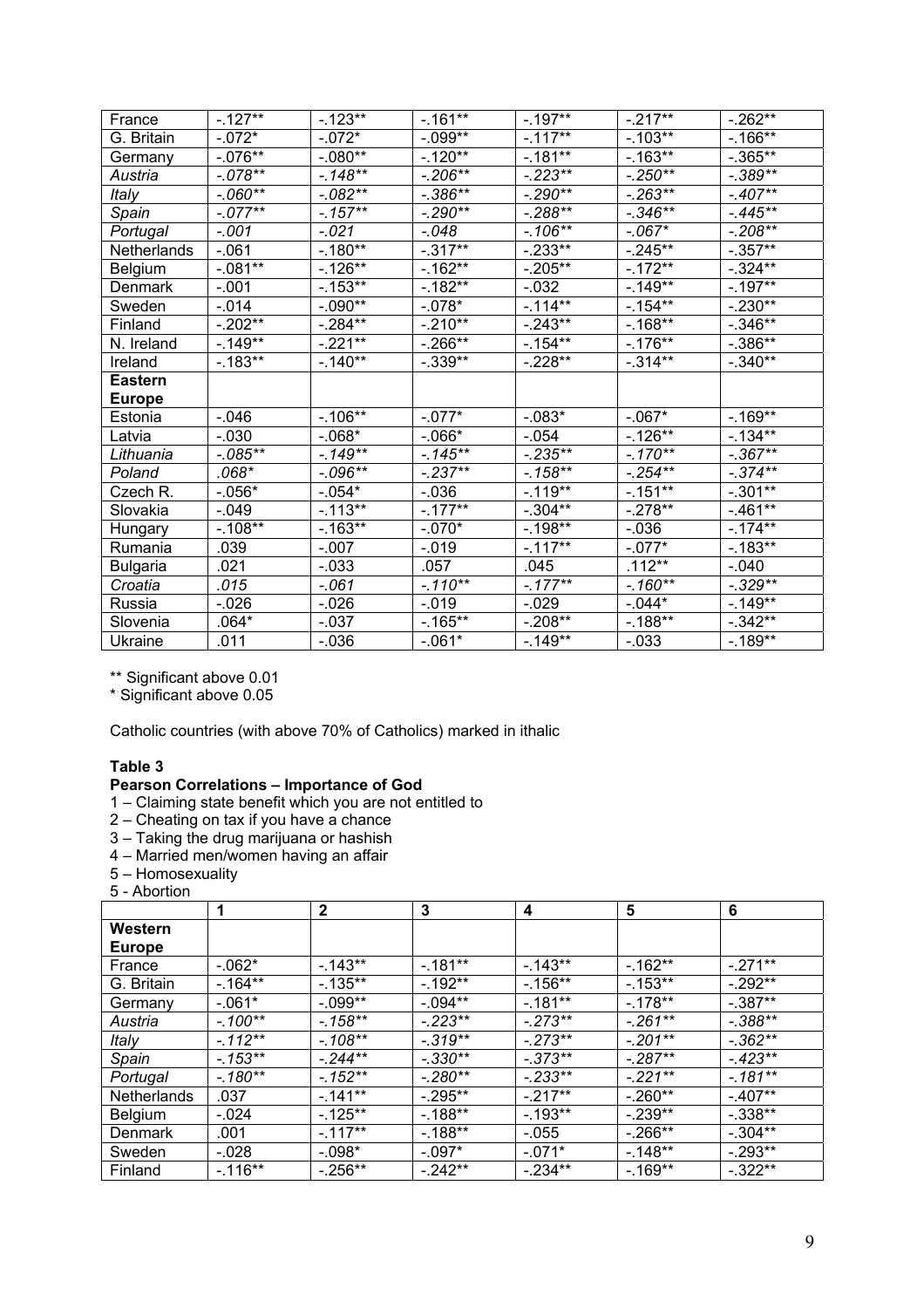| N. Ireland      | $-146**$ | $-.218**$ | $-0.326**$ | $-238**$   | $-.201**$ | $-.387**$  |
|-----------------|----------|-----------|------------|------------|-----------|------------|
| Ireland         | $-163**$ | $-151**$  | $-.370**$  | $-.274**$  | $-.305**$ | $-.389**$  |
| Eastern         |          |           |            |            |           |            |
| <b>Europe</b>   |          |           |            |            |           |            |
| Estonia         | $-.015$  | $-0.93*$  | $-.083*$   | $-.111*$   | $-.090*$  | $-.161**$  |
| Latvia          | $-.053$  | $-091*$   | $-.075*$   | $-.056$    | $-0.086*$ | $-148**$   |
| Lithuania       | $-.053$  | $-144**$  | $-113*$    | $-.246**$  | $-146**$  | $-0.348**$ |
| Poland          | .081*    | $-.107**$ | $-.180**$  | $-.191**$  | $-.276**$ | $-435**$   |
| Czech R.        | $-.074*$ | $-142**$  | $-.050*$   | $-.150**$  | $-.107**$ | $-.250**$  |
| Slovakia        | $-070*$  | $-149**$  | $-.219**$  | $-.301***$ | $-.239**$ | $-429**$   |
| Hungary         | $-118**$ | $-172**$  | $-119**$   | $-.219**$  | $-.094**$ | $-.220**$  |
| Romania         | .018     | $-.003$   | $-.117**$  | $-190**$   | $-.178**$ | $-.191**$  |
| <b>Bulgaria</b> | $-023$   | $-109*$   | $-0.036$   | $-175**$   | $-062$    | $-.160**$  |
| Croatia         | $-.068*$ | $-.163**$ | $-.209**$  | $-188**$   | $-.222**$ | $-.397**$  |
| Russia          | $-.037$  | $-0.035$  | $-.030$    | $-0.076**$ | $-.047*$  | $-137**$   |
| Slovenia        | $.064*$  | $-037$    | $-165**$   | $-.208**$  | $-188**$  | $-.342**$  |
| Ukraine         | $-062*$  | $-.087*$  | $-112**$   | $-.126**$  | $-.053$   | $-0.188**$ |

\*\* Significant above 0.01

\* Significant above 0.05

Catholic countries (with above 70% of Catholics) marked in ithalic

#### **Table 4 – Regression analysis for moral statements 1 and 2**

| 1=Church attendance; 2= importance of God<br>1-Claiming | <b>Beta</b>                  | Corr.          | $R^2$ | 2-Cheating            | <b>Beta</b>    | Corr.          | $R^2$ |
|---------------------------------------------------------|------------------------------|----------------|-------|-----------------------|----------------|----------------|-------|
| <b>Western Europe</b>                                   |                              |                |       | <b>Western Europe</b> |                |                |       |
| France-1                                                | $-125$                       | $-.125$        | .016  | France-1              |                | $\blacksquare$ | .020  |
| France $-2$                                             | $\blacksquare$               | $\frac{1}{2}$  |       | France $-2$           | $-141$         | $-141$         |       |
| Great Britain - 1                                       | $\overline{a}$               | $\mathbf{r}$   | .026  | Great Britain - 1     |                |                | .017  |
| Great Britain - 2                                       | $-0.161$                     | $-161$         |       | Great Britain - 2     | $-132$         | $-132$         |       |
| Germany - 1                                             | $-.078$                      | $-.078$        | .006  | Germany - 1           | $\blacksquare$ | $\blacksquare$ | .010  |
| Germany $-2$                                            | $\frac{1}{2}$                | $\blacksquare$ |       | Germany $-2$          | $-0.98$        | $-0.098$       |       |
| Austria - 1                                             | $\overline{a}$               | L.             | .010  | Austria - 1           | $-.093$        | $-153$         | .031  |
| Austria - 2                                             | $-.100$                      | $-.100$        |       | Austria - 2           | $-.106$        | $-158$         |       |
| Italy $-1$                                              | $\overline{a}$               | $\blacksquare$ | .012  | Italy $-1$            | $\equiv$       |                | .011  |
| Italy $\overline{-2}$                                   | $-.109$                      | $-.109$        |       | Italy $-\overline{2}$ | $-.105$        | $-.105$        |       |
| $Spin-1$                                                | $\blacksquare$               | $\blacksquare$ | .022  | Spain $-1$            | $\blacksquare$ | $\blacksquare$ | .060  |
| Spain $-2$                                              | $-0.148$                     | $-.148$        |       | Spain $-2$            | $-245$         | $-245$         |       |
| Portugal $-1$                                           | .090                         | .003           | .039  | Portugal - 1          | $\mathbf{r}$   | $\equiv$       | .023  |
| Portugal $-2$                                           | $-216$                       | $-.180$        |       | Portugal $-2$         | $-151$         | $-151$         |       |
| Netherlands-1                                           | $\qquad \qquad \blacksquare$ | $\blacksquare$ |       | Netherlands $-1$      | $-.180$        | $-.180$        | .032  |
| Netherlands $-2$                                        | $\overline{a}$               | $\sim$         |       | Netherlands $-2$      |                |                |       |
| Belgium $-1$                                            | $-.077$                      | $-0.77$        | .006  | Belgium - 1           | $-080$         | $-.127$        | .020  |
| Belgium $-2$                                            |                              |                |       | Belgium $-2$          | $-.078$        | $-.126$        |       |
| Denmark-1                                               | $\overline{a}$               | $\blacksquare$ |       | Denmark-1             | $-155$         | $-155$         | .024  |
| Denmark 2                                               | $\overline{\phantom{a}}$     | $\overline{a}$ |       | Denmark 2             | $\blacksquare$ | $\frac{1}{2}$  |       |
| Sweden $-1$                                             | $\overline{\phantom{a}}$     | $\blacksquare$ |       | Sweden $-1$           |                | $\blacksquare$ | .010  |
| Sweden $-2$                                             | $\blacksquare$               | $\blacksquare$ |       | Sweden $-2$           | $-.098$        | $-.098$        |       |
| $Finaland - 1$                                          | $-.204$                      | $-.204$        | .041  | $Finaland - 1$        | $-.205$        | $-282$         | .096  |
| Finland $-2$                                            |                              |                |       | $Finaland - 2$        | $-151$         | $-256$         |       |
| $N.$ Ireland $-1$                                       | $-0.089$                     | $-.150$        | .027  | N. Ireland $-1$       | $-133$         | $-224$         | .059  |
| N. Ireland $-2$                                         | $-0.089$                     | $-.150$        |       | N. Ireland $-2$       | $-123$         | $-223$         |       |
| Ireland $-1$                                            | $-138$                       | $-.184$        | .041  | Ireland $-1$          | $-.083$        | $-136$         | .028  |
| Ireland -2                                              | $-0.098$                     | $-.163$        |       | Ireland -2            | $-.112$        | $-152$         |       |
| <b>Eastern Europe</b>                                   |                              |                |       | <b>Eastern Europe</b> |                |                |       |
| Estonia - 1                                             | $\overline{a}$               | $\Delta$       |       | Estonia - 1           | $-109$         | $-.109$        | .012  |

1=Church attendance; 2= Importance of God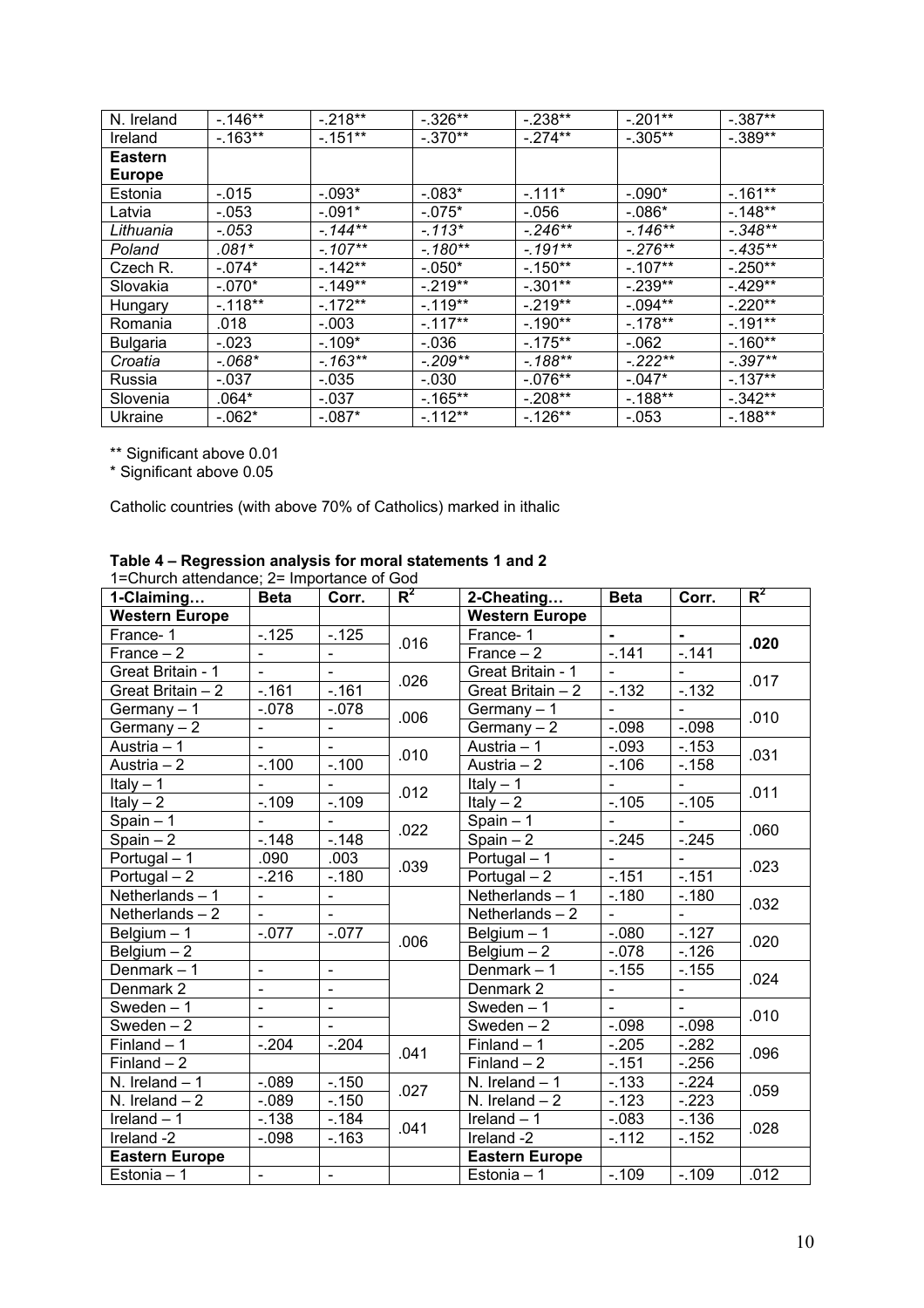| Estonia – 2              |                |                |      | Estonia $-2$   |                |                             |      |
|--------------------------|----------------|----------------|------|----------------|----------------|-----------------------------|------|
| Latvia - 1               | $\overline{a}$ |                | .005 | Latvia - 1     |                | $\blacksquare$              | .008 |
| Latvia $-2$              | $-069$         | $-069$         |      | Latvia $-2$    | $-.092$        | $-0.092$                    |      |
| Lithuania - 1            | $-078$         | $-.078$        | .006 | Lithuania - 1  | $-.163$        | $-163$                      | .027 |
| Lithuania - 2            | $\blacksquare$ |                |      | Lithuania - 2  | $\mathbf{r}$   |                             |      |
| Poland $-1$              | $\blacksquare$ | $\mathbf{u}$   | .007 | Poland $-1$    |                | $\mathbf{r}$                | .012 |
| Poland $-2$              | .081           | .081           |      | Poland $-2$    | $-107$         | $-107$                      |      |
| Czech $R - 1$            | $\overline{a}$ |                | .006 | Czech $R. - 1$ |                | $\sim$                      | .020 |
| Czech $R. - 2$           | $-0.075$       | $-.075$        |      | Czech $R. - 2$ | $-141$         | $-141$                      |      |
| Slovakia - 1             | $\blacksquare$ | $\sim$         | .005 | Slovakia - 1   | $\sim$         | $\sim$                      | .023 |
| Slovakia - 2             | $-069$         | $-069$         |      | Slovakia - 2   | $-151$         | $-151$                      |      |
| Hungary - 1              | $\blacksquare$ | $\sim$         | .014 | Hungary $-1$   | $-.103$        | $-165$                      | .037 |
| Hungary $-2$             | $-.118$        | $-.118$        |      | Hungary $-2$   | $-.118$        | $-172$                      |      |
| Romania - 1              | $\blacksquare$ | $\blacksquare$ |      | Romania - 1    | $\sim$         | $\mathbf{r}$                |      |
| Romania - 2              | $\blacksquare$ | $\omega$       |      | Romania - 2    | $\Delta$       | $\Box$                      |      |
| Bulgaria - 1             | $\blacksquare$ | $\blacksquare$ |      | Bulgaria - 1   | $\sim$         | $\mathcal{L}^{\mathcal{A}}$ | .012 |
| Bulgaria $-2$            | $\blacksquare$ | $\blacksquare$ |      | Bulgaria - 2   | $-.109$        | $-.109$                     |      |
| Croatia – $\overline{1}$ | .077           | .021           | .009 | Croatia - 1    | $\overline{a}$ | $\mathbf{r}$                | .027 |
| Croatia - 2              | $-.108$        | $-068$         |      | Croatia $-2$   | $-.165$        | $-.165$                     |      |
| Russia - 1               | $\blacksquare$ | $\blacksquare$ |      | Russia - 1     | $\blacksquare$ | $\blacksquare$              |      |
| Russia $-2$              | $\blacksquare$ | $\blacksquare$ |      | Russia – 2     | $\blacksquare$ | $\blacksquare$              |      |
| Slovenia - 1             | $\blacksquare$ | $\blacksquare$ |      | Slovenia - 1   | $\mathbf{r}$   | $\blacksquare$              |      |
| Slovenia $-2$            | $\blacksquare$ | $\blacksquare$ |      | Slovenia $-2$  | $\mathbf{r}$   | $\blacksquare$              |      |
| Ukraine $-1$             | $\blacksquare$ | $\blacksquare$ | .004 | Ukraine $-1$   | $\sim$         | $\blacksquare$              | .007 |
| Ukraine - 2              | $-061$         | $-0.61$        |      | Ukraine - 2    | $-0.085$       | $-0.085$                    |      |

# **Table 5 – Regression analysis for moral statements 3 and 4**

1=Church attendance; 2= Importance of God

| 3-Taking<br>the<br>drug | <b>Beta</b> | Corr.          | $R^2$ | 4-Married             | <b>Beta</b>    | Corr.          | $R^2$ |
|-------------------------|-------------|----------------|-------|-----------------------|----------------|----------------|-------|
| <b>Western Europe</b>   |             |                |       | <b>Western Europe</b> |                |                |       |
| France-1                | $-0.085$    | $-.162$        | .037  | France-1              | $-.196$        | $-196$         | .038  |
| France $-2$             | $-.129$     | $-.180$        |       | France $-2$           |                |                |       |
| Great Britain - 1       |             |                | .036  | Great Britain - 1     | $\mathbf{r}$   | $\overline{a}$ | .024  |
| Great Britain - 2       | $-.191$     | $-191$         |       | Great Britain - 2     | $-.155$        | $-155$         |       |
| Germany - 1             | $-.124$     | $-.124$        | .015  | Germany $-1$          | $-102$         | $-179$         | .038  |
| Germany $-2$            |             | $\blacksquare$ |       | Germany $-2$          | $-109$         | $-181$         |       |
| Austria - 1             | $-124$      | $-.210$        | .060  | Austria - 1           | $-.105$        | $-225$         | .082  |
| Austria - 2             | $-.153$     | $-.223$        |       | Austria - 2           | $-214$         | $-273$         |       |
| Italy $-1$              | $-.262$     | $-.358$        | .150  | Italy $-1$            | $-.190$        | $-282$         | .099  |
| Italy $-2$              | $-175$      | $-0.319$       |       | Italy $-2$            | $-.169$        | $-273$         |       |
| $Spin-1$                | $-127$      | $-.284$        | .118  | $Spin-1$              | $-.084$        | $-.284$        | .144  |
| Spain $-2$              | $-250$      | $-.330$        |       | $Spin-2$              | $-0.321$       | $-0.373$       |       |
| Portugal - 1            | .074        | $-.048$        | .083  | Portugal - 1          |                | $\blacksquare$ | .054  |
| Portugal $-2$           | $-.309$     | $-.280$        |       | Portugal $-2$         | $-233$         | $-233$         |       |
| Netherlands-1           | $-216$      | $-0.317$       | .115  | Netherlands $-1$      | $-161$         | $-234$         | .063  |
| Netherlands $-2$        | $-.158$     | $-.296$        |       | Netherlands $-2$      | $-116$         | $-217$         |       |
| Belgium $-1$            | $-0.77$     | $-162$         | .039  | Belgium $-1$          | $-138$         | $-.205$        | .050  |
| Belgium $-2$            | $-143$      | $-189$         |       | Belgium $-2$          | $-.112$        | $-194$         |       |
| Denmark-1               | $-.117$     | $-.181$        | .046  | Denmark-1             |                | $\blacksquare$ |       |
| Denmark 2               | $-132$      | $-.189$        |       | Denmark 2             | $\sim$         | $\blacksquare$ |       |
| Sweden $-1$             |             | $\blacksquare$ | .009  | Sweden $-1$           | $-.117$        | $-.117$        | .014  |
| Sweden - 2              | $-0.096$    | $-0.096$       |       | Sweden $-2$           | $\blacksquare$ | $\blacksquare$ |       |
| Finland $-\overline{1}$ | $-.112$     | $-.207$        | .068  | $Finaland - 1$        | $-164$         | $-241$         | .074  |
| $Finaland - 2$          | $-184$      | $-242$         |       | $Finaland - 2$        | $-149$         | $-233$         |       |
| N. Ireland $-1$         |             | $\blacksquare$ | .110  | N. Ireland $-1$       | $\blacksquare$ | $\mathbf{r}$   |       |
| N. Ireland $-2$         | $-0.332$    | $-0.332$       |       | N. Ireland $-2$       | $-235$         | $-235$         | .055  |
| Ireland $-1$            | $-.206$     | $-0.335$       | .171  | Ireland $-1$          | $-130$         | $-.230$        | .088  |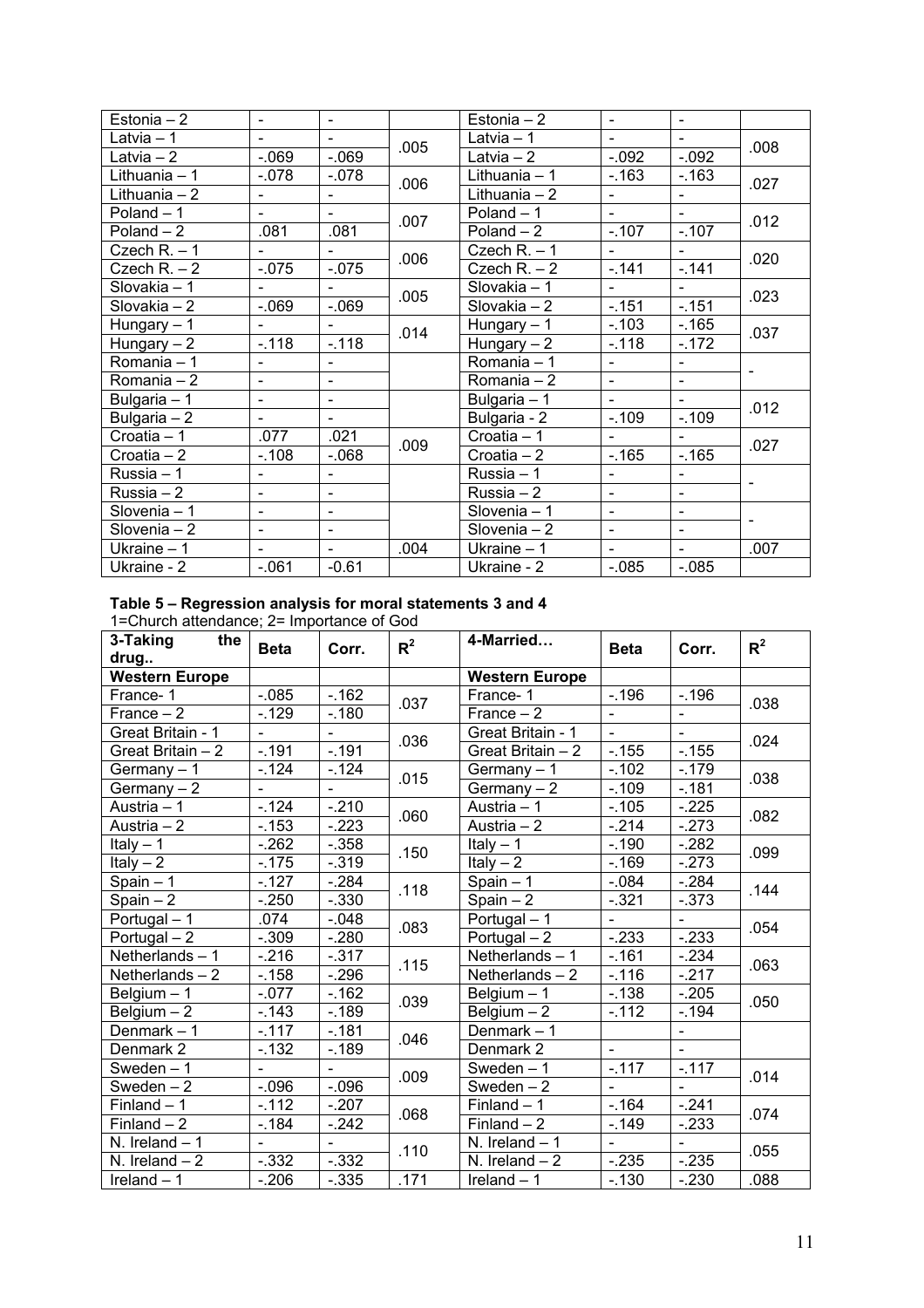| Ireland -2              | $-.275$        | $-.371$                  |      | Ireland -2             | $-213$         | $-274$         |      |
|-------------------------|----------------|--------------------------|------|------------------------|----------------|----------------|------|
| <b>Eastern Europe</b>   |                |                          |      | <b>Eastern Europe</b>  |                |                |      |
| Estonia $-\overline{1}$ | $-0.082$       | $-0.082$                 | .007 | Estonia - 1            | $\mathbf{r}$   | $\sim$         | .013 |
| Estonia – 2             | $\blacksquare$ | $\blacksquare$           |      | Estonia - 2            | $-.116$        | $-.116$        |      |
| Latvia - 1              |                | $\mathbf{r}$             | .005 | Latvia – 1             |                | $\blacksquare$ |      |
| Latvia – $2$            | $-073$         | $-0.073$                 |      | Latvia – $2$           |                | $\mathbf{r}$   |      |
| Lithuania - 1           | $-153$         | $-.153$                  | .023 | Lithuania - 1          | $-165$         | $-251$         | .074 |
| Lithuania - 2           |                |                          |      | Lithuania - 2          | $-135$         | $-.240$        |      |
| Poland $-\overline{1}$  | $-.202$        | $-241$                   | .062 | Poland $-\overline{1}$ | $-0.077$       | $-154$         | .041 |
| Poland $-2$             | $-0.078$       | $-.179$                  |      | Poland $-2$            | $-153$         | $-191$         |      |
| Czech $R - 1$           |                | $\blacksquare$           | .002 | Czech $R. - 1$         |                | $\blacksquare$ | .024 |
| Czech $R - 2$           | $-.050$        | $-0.050$                 |      | Czech $R. - 2$         | $-154$         | $-154$         |      |
| Slovakia - 1            |                |                          | .048 | Slovakia - 1           | $-.196$        | $-0.312$       | .108 |
| Slovakia - 2            | $-219$         | $-219$                   |      | Slovakia - 2           | $-153$         | $-.302$        |      |
| Hungary $-1$            |                |                          | .014 | Hungary $-1$           | $-114$         | $-197$         | .057 |
| Hungary $-2$            | $-119$         | $-.119$                  |      | Hungary $-2$           | $-159$         | $-219$         |      |
| Romania - 1             |                | $\blacksquare$           | .013 | Romania - 1            | $-077$         | $-.119$        | .041 |
| Rumania – 2             | $-114$         | $-114$                   |      | Rumania – 2            | $-.170$        | $-189$         |      |
| Bulgaria $-1$           | $\blacksquare$ | $\equiv$                 |      | Bulgaria - 1           | .144           | .032           | .047 |
| Bulgaria $-2$           | $\blacksquare$ | $\blacksquare$           |      | Bulgaria - 2           | $-242$         | $-.176$        |      |
| Croatia - 1             | $\overline{a}$ | $\mathbf{r}$             | .044 | Croatia - 1            | $-102$         | $-.172$        | .044 |
| Croatia - 2             | $-.209$        | $-.209$                  |      | Croatia - 2            | $-138$         | $-.190$        |      |
| Russia - 1              | $\blacksquare$ | $\blacksquare$           |      | Russia - 1             | $\blacksquare$ | $\blacksquare$ | .005 |
| Russia – 2              | $\mathbf{r}$   | $\Box$                   |      | Russia – 2             | $-.073$        | $-073$         |      |
| Slovenia - 1            | $-0.098$       | $-.172$                  | .038 | Slovenia - 1           | $-151$         | $-.206$        | .047 |
| Slovenia $-2$           | $-.118$        | $-.179$                  |      | Slovenia $-2$          | $-0.088$       | $-182$         |      |
| Ukraine $-1$            | $\blacksquare$ | $\overline{\phantom{0}}$ | .012 | Ukraine $-1$           | $-147$         | $-147$         | .022 |
| Ukraine $-2$            | $-.110$        | $-.110$                  |      | Ukraine - 2            |                | $\blacksquare$ |      |

## **Table 6 - Regression analysis for moral statements 5 and 6**

1=Church attendance; 2= Importance of God

| Homosexuality         | <b>Beta</b> | Corr.   | $R^2$ | <b>Abortion</b>       | <b>Beta</b> | Corr.    | $R^2$ |
|-----------------------|-------------|---------|-------|-----------------------|-------------|----------|-------|
| <b>Western Europe</b> |             |         |       | <b>Western Europe</b> |             |          |       |
| France-1              | $-.216$     | $-216$  | .047  | France-1              | $-154$      | $-261$   | .089  |
| France $-2$           |             |         |       | France $-2$           | $-.181$     | $-.272$  |       |
| Great Britain - 1     |             |         | .025  | Great Britain - 1     |             |          | .086  |
| Great Britain - 2     | $-.157$     | $-.157$ |       | Great Britain - 2     | $-293$      | $-293$   |       |
| Germany – 1           | $-0.086$    | $-169$  | .036  | Germany - 1           | $-177$      | $-0.361$ | .165  |
| Germany – 2           | $-.118$     | $-.178$ |       | Germany $-2$          | $-263$      | $-.387$  |       |
| Austria - 1           | $-.149$     | $-.249$ | .084  | Austria - 1           | $-.254$     | $-0.392$ | .196  |
| Austria - 2           | $-.178$     | $-.262$ |       | Austria - 2           | $-.248$     | $-.390$  |       |
| Italy $-1$            | $-213$      | $-260$  | .072  | Italy - 1             | $-.298$     | $-408$   | .193  |
| Italy $-\overline{2}$ | $-0.085$    | $-.202$ |       | Italy $-2$            | $-.197$     | $-0.363$ |       |
| $Spin-1$              | $-285$      | $-.354$ | .133  | $Spin-1$              | $-.301$     | $-448$   | .234  |
| Spain $-2$            | $-.111$     | $-289$  |       | $Spin-2$              | $-.233$     | $-423$   |       |
| Portugal $-1$         |             |         | .049  | Portugal - 1          | $-169$      | $-214$   | .056  |
| Portugal $-2$         | $-221$      | $-221$  |       | Portugal $-2$         | $-.112$     | $-.180$  |       |
| Netherlands-1         | $-134$      | $-.245$ | .078  | Netherlands-1         | $-164$      | $-0.357$ | .182  |
| Netherlands-2         | $-.175$     | $-260$  |       | Netherlands $-2$      | $-.302$     | $-407$   |       |
| Belgium - 1           |             |         | .057  | Belgium $-1$          | $-194$      | $-.326$  | .139  |
| Belgium $-2$          | $-238$      | $-238$  |       | Belgium $-2$          | $-224$      | $-0.338$ |       |
| Denmark-1             |             |         | .050  | Denmark - 1           |             |          | .093  |
| Denmark 2             | $-.224$     | $-224$  |       | Denmark 2             | $-.305$     | $-.305$  |       |
| Sweden - 1            | $-.108$     | $-155$  | .031  | Sweden - 1            | $-112$      | $-.230$  | .095  |
| Sweden $-2$           | $-.094$     | $-.148$ |       | Sweden $-2$           | $-237$      | $-292$   |       |
| $Finaland - 1$        | $-0.99$     | $-.160$ | .035  | $Finaland - 1$        | $-.251$     | $-0.351$ |       |
| $Finaland - 2$        | $-.116$     | $-168$  |       | $Finaland - 2$        | $-191$      | $-.322$  | .150  |
| N. Ireland $-1$       |             |         | .041  | N. Ireland - 1        | $-219$      | $-.384$  | .178  |